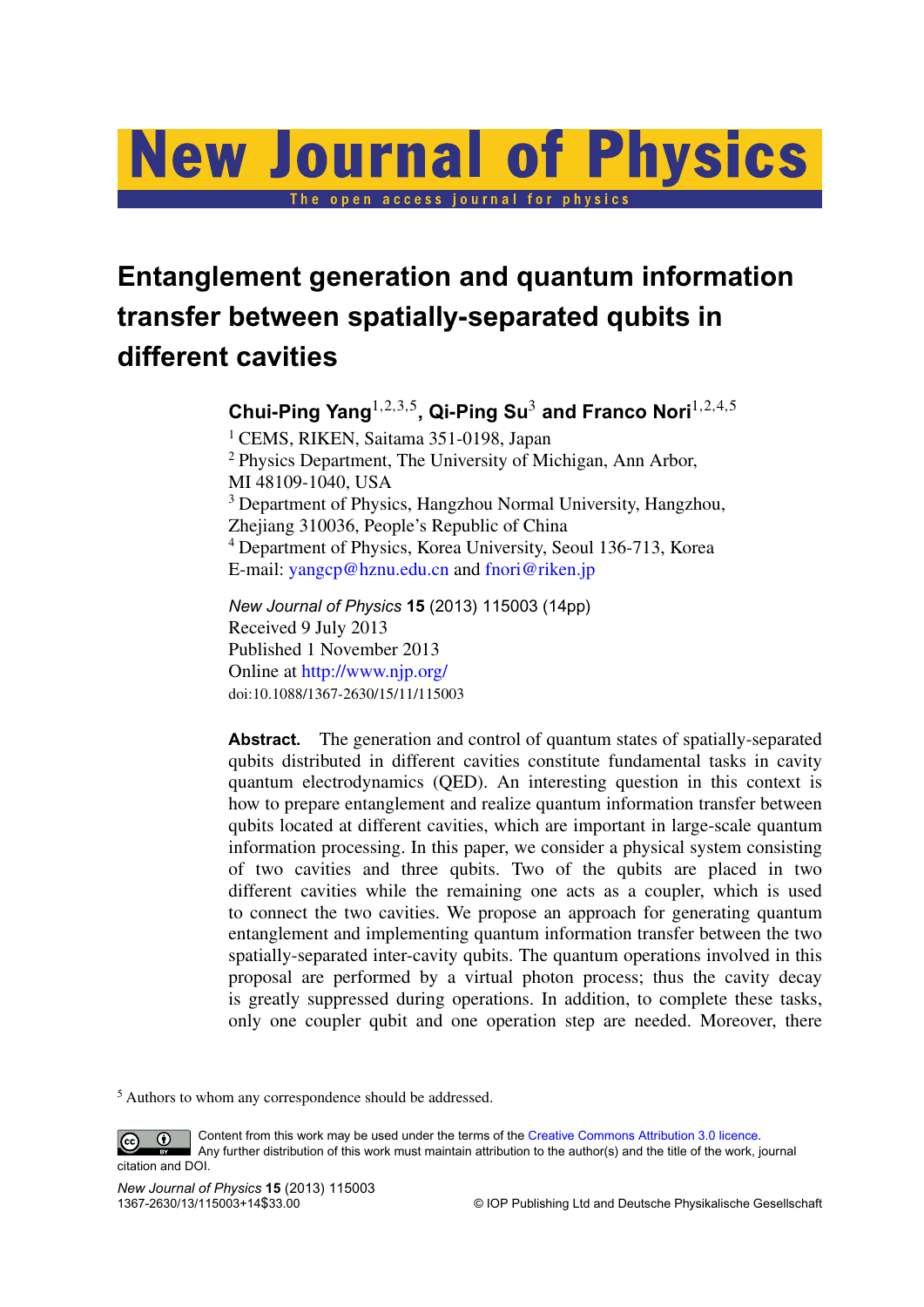## **IOP** Institute of Physics **ODEUTSCHE PHYSIKALISCHE GESELLSCHAFT**

is no need to apply classical pulses, so that the engineering complexity is much reduced and the operation procedure is greatly simplified. Finally, our numerical results illustrate that high-fidelity implementation of this proposal using superconducting phase qubits and one-dimensional transmission line resonators is feasible for current circuit QED implementations. This proposal can also be applied to other types of superconducting qubits, including flux and charge qubits.

#### **Contents**

| 1. Introduction                                                                                                                                                                                                                |                  |
|--------------------------------------------------------------------------------------------------------------------------------------------------------------------------------------------------------------------------------|------------------|
| 2. Entanglement and information transfer                                                                                                                                                                                       | $\boldsymbol{4}$ |
|                                                                                                                                                                                                                                | 6                |
| 2.2. Transfer of quantum information enters in the set of the set of the set of the set of the set of the set of the set of the set of the set of the set of the set of the set of the set of the set of the set of the set of |                  |
| 3. Possible experimental implementation                                                                                                                                                                                        |                  |
|                                                                                                                                                                                                                                |                  |
|                                                                                                                                                                                                                                | $\sqrt{10}$      |
| 4. Conclusion                                                                                                                                                                                                                  | 11               |
| <b>Acknowledgments</b>                                                                                                                                                                                                         | 12               |
| <b>References</b>                                                                                                                                                                                                              | 12               |

## **1. Introduction**

There exist several physical systems in which a quantum bus could be realized. One example is trapped ions [\[1,](#page-11-0) [2\]](#page-11-0), in which various quantum operations and algorithms have been performed by employing the quantized motion of the ions (phonons) as the bus. Photons are highly coherent and can mediate interactions between distant objects; thus they are another natural candidate as a carrier of quantum information [\[3,](#page-11-0) [4\]](#page-11-0). A photon bus can be created by using an atom coupled to a single-cavity mode via cavity quantum electrodynamics (QED). In the strong coupling limit [\[5\]](#page-11-0), the interaction between the atom and the cavity mode is coherent, allowing the transfer of quantum information between the atom and the photon. The experimental demonstration of entanglement between atoms has been reported with Rydberg-atom cavity QED [\[6–8\]](#page-11-0). In addition, using photons transmitted via a transmission line (e.g. an optical fiber), the transfer of quantum information or quantum states from one atom to another distant atom was previously considered [\[9\]](#page-11-0) and has been extensively studied [\[10\]](#page-11-0). Moreover, a quantum network based on single atoms placed in optical cavities, which are coupled by optical fibers, has been proposed [\[11\]](#page-11-0); the transfer of an atomic quantum state and the creation of entanglement between two nodes in such a network has been experimentally demonstrated [\[11\]](#page-11-0). Also, theoretical proposals for preparing entangled states of spin qubits (e.g. through mediated gates [\[12\]](#page-11-0)) or transferring quantum states between qubits via a Heisenberg spin bus [\[13\]](#page-11-0) have been presented. As is well known, entanglement and quantum information transfer have played a central role in the field of quantum information due to their potential applications in quantum cryptography, quantum communication, quantum computing and so on.

Superconducting devices [\[14–16\]](#page-12-0) play important roles in quantum information processing (QIP). Circuit QED is a realization of the physics of cavity QED with superconducting qubits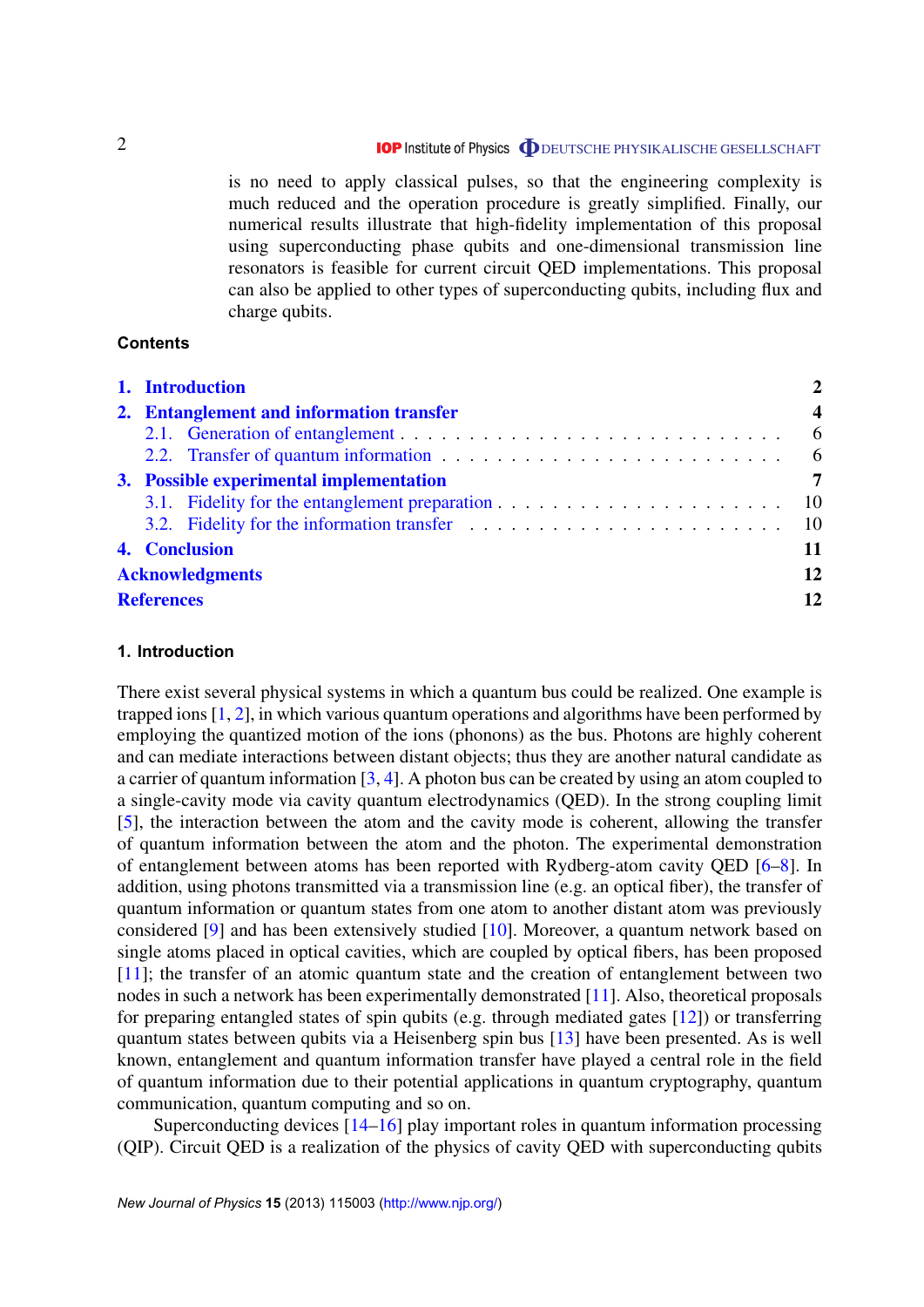coupled to a microwave cavity on a chip and has been considered as one of the most promising candidates for QIP [\[14,](#page-12-0) [15\]](#page-12-0). Previous circuit QED experiments have achieved the strongcoupling limit with a superconducting qubit coupled to a cavity [\[17,](#page-12-0) [18\]](#page-12-0). Based on circuit QED, many theoretical works have studied the preparation of Fock states, coherent states, squeezed states, Schrödinger cat states and an arbitrary superposition of Fock states of a single superconducting cavity [\[19–22\]](#page-12-0). Also, the experimental creation of a Fock state and a superposition of Fock states of a single superconducting cavity using a superconducting qubit have been reported [\[23,](#page-12-0) [24\]](#page-12-0). Moreover, a large number of theoretical proposals have been presented for realizing quantum information transfer, logical gates and entanglement with two or more superconducting qubits embedded in a cavity or coupled by a resonator [\[25–34\]](#page-12-0). Hereafter, we use the terms cavity and resonator interchangeably. In addition, quantum information transfer, two-qubit gates, three-qubit gates and three-qubit entanglement have been experimentally demonstrated with superconducting qubits in a single cavity [\[35–39\]](#page-12-0). However, large-scale QIP will need many qubits and placing all of them in a single cavity could cause many fundamental and practical problems, e.g. increasing the cavity decay rate and decreasing the qubit–cavity coupling strength.

Considerable experimental and theoretical work has been devoted recently to the investigation of QIP in a system consisting of two or more than two cavities, each hosting (and coupled) to multiple qubits. In this kind of architecture, quantum operations would be performed not only on qubits in the same cavity, but also on qubits or photons in different cavities. Within circuit QED, several theoretical proposals for the generation of entangled photon Fock states of two resonators have been presented [\[40,](#page-12-0) [41\]](#page-12-0). Merkel and Wilhelm [\[42\]](#page-12-0) proposed a theoretical scheme for creating NOON states of two resonators, which has been implemented in experiments [\[43\]](#page-12-0). Moreover, schemes for preparation of entangled photon Fock states or entangled coherent states of more than two cavities have been presented recently [\[44–46\]](#page-12-0).

In the following, we consider a physical system in which two cavities are interconnected to a superconducting coupler qubit and each cavity hosts a superconducting qubit. Our goal is to propose an approach for generating quantum entanglement and quantum information transfer between the two spatially-separated intercavity qubits. As shown below, the quantum operations involved in this proposal are carried out by a virtual photon process (i.e. photons of the cavity modes are not populated or excited). Hence, the cavity decay is greatly suppressed during the operations. In addition, this proposal has several distinguishing features: only one superconducting coupler qubit and one operation step are needed; further, no classical microwave pulse is used during the operation, so the circuit complexity is much reduced and the operation procedure is greatly simplified.

The method presented here is quite general and can be applied to accomplish the same task with the coupler qubit replaced by a different type of qubit, such as a quantum dot, or with the two inter-cavity qubits replaced by two other qubits, such as two atoms, two quantum dots, two NV centers and so on.

This paper is organized as follows. In section 2, we show how to generate quantum entanglement and perform quantum information transfer between two superconducting qubits located at two different cavities; then we give a brief discussion on the experimental issues. In section [3,](#page-6-0) we present a brief discussion of the fidelity and possible experimental implementation with superconducting phase qutrits as an example. A concluding summary is enclosed in section [4.](#page-10-0)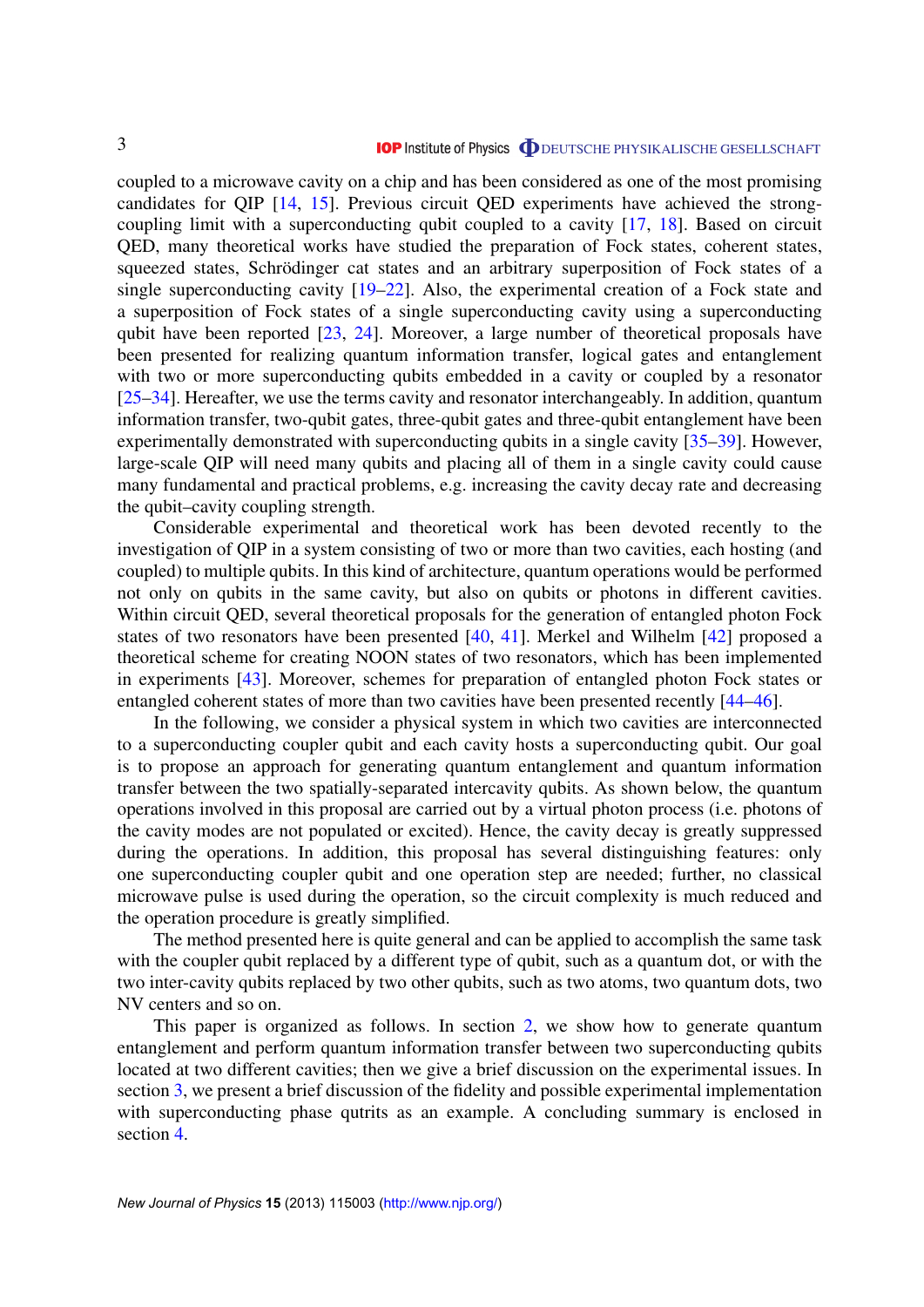**IOP Institute of Physics O** DEUTSCHE PHYSIKALISCHE GESELLSCHAFT

<span id="page-3-0"></span>



**Figure 1.** (a) Setup for two cavities 1 and 2 coupled by a superconducting qubit *A*. Each cavity here is a one-dimensional coplanar waveguide transmission line resonator. The circle *A* represents a superconducting qubit, which is capacitively coupled to cavity *j* via a capacitance  $C_j$  ( $j = 1, 2$ ). The two dark dots indicate the two superconducting qubits 1 and 2 embedded in the two cavities, respectively. (b) Illustration of qubit 1 dispersively interacting with cavity 1. (c) Illustration of the coupler qubit *A* dispersively interacting with both cavities 1 and 2. (d) Illustration of qubit 2 dispersively coupled to cavity 2.

## **2. Entanglement and information transfer**

Consider two cavities 1 and 2 coupled by a two-level superconducting qubit *A*, as illustrated in figure 1(a). Cavity 1 hosts a two-level superconducting qubit 1, shown as a black dot; cavity 2 hosts another two-level superconducting qubit 2. Each qubit here has two levels,  $|0\rangle$  and  $|1\rangle$ . We assume here that the coupling constant of qubit 1 with cavity 1 is  $g_1$  and the coupling constant of qubit 2 with cavity 2 is  $g_2$ . The coupler qubit *A* in figure 1 can interact with both cavities 1 and 2 simultaneously, through the qubit–cavity capacitors  $C_1$  and  $C_2$ . We denote  $g_{A1}$  as the coupling constant of qubit *A* with cavity 1 and *g<sup>A</sup>*<sup>2</sup> as the coupling constant of qubit *A* with cavity 2. In the interaction picture, we have

$$
H_{\rm I} = \sum_{j=1}^{2} g_j \left( e^{i\delta_j t} a_j \sigma_j^+ + \text{h.c.} \right) + \sum_{j=1}^{2} g_{Aj} \left( e^{i\delta_{Aj} t} a_j \sigma_A^+ + \text{h.c.} \right), \tag{1}
$$

where  $\sigma_j^+ = |1\rangle_j \langle 0| (\sigma_A^+ = |1\rangle_j \langle 0|)$  is the raising operator for qubit *j* (qubit *A*),  $\delta_j = \omega_{10j} - \omega_{cj}$ is the detuning of the transition frequency  $\omega_{10j}$  of qubit *j* from the frequency  $\omega_{cj}$  of cavity *j*,  $\delta_{Ai} = \omega_{10A} - \omega_{ci}$  is the detuning of the transition frequency  $\omega_{10A}$  of qubit *A* from frequency  $\omega_{cj}$  of cavity *j* (figures 1(b)–(d)) and  $a_j$  is the annihilation operator for the mode of cavity *j*  $(i = 1, 2)$ .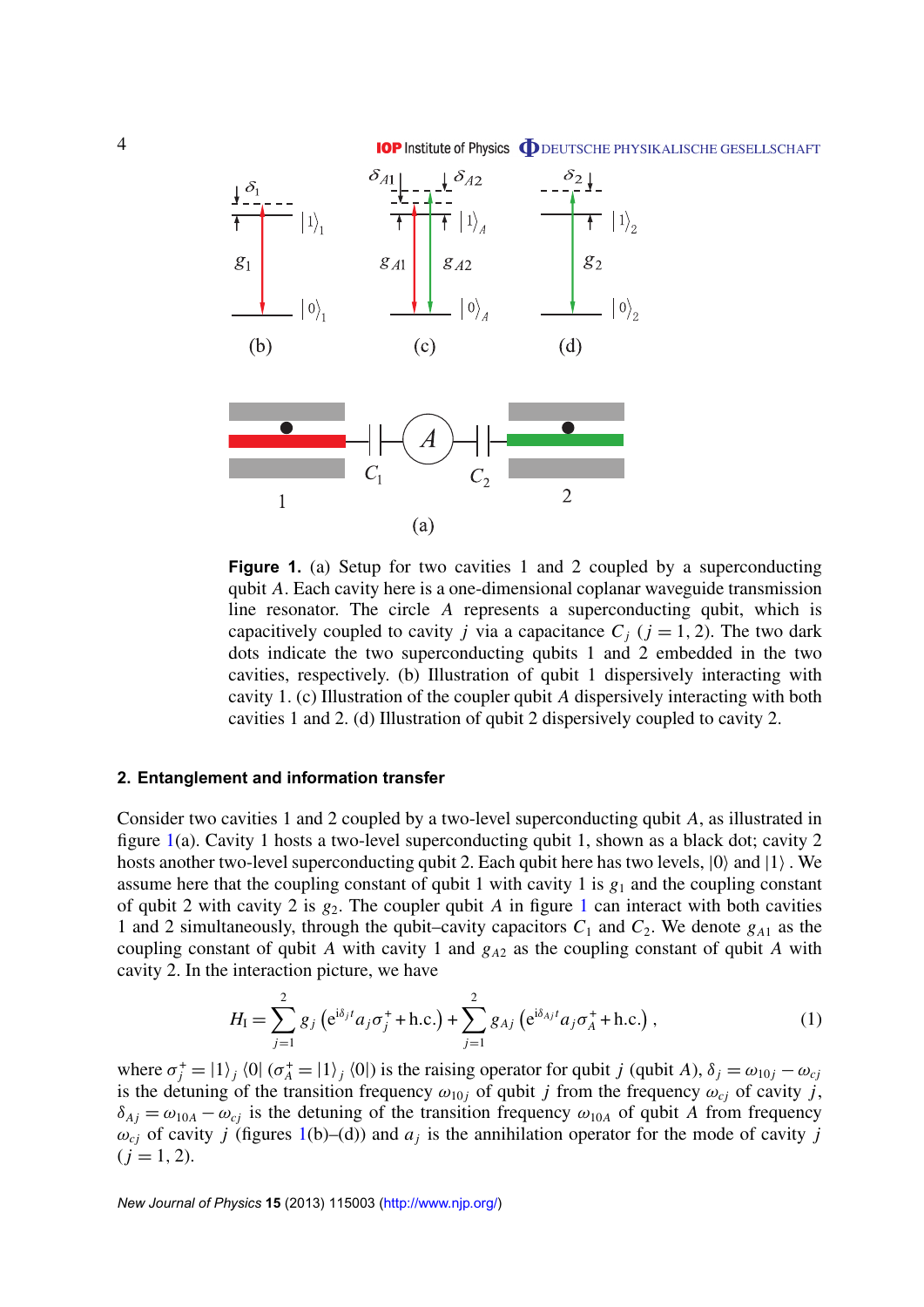## **IOP Institute of Physics ODEUTSCHE PHYSIKALISCHE GESELLSCHAFT**

<span id="page-4-0"></span>In the case  $\delta_j \gg g_j$  and  $\delta_{Aj} \gg g_{Aj}$ , there is no energy exchange between the qubit system and the cavities. In addition, under the condition of

$$
|\delta_{A2} - \delta_{A1}| \gg \frac{g_{A1}g_{A2}}{2} (1/\delta_{A1} + 1/\delta_{A2}),
$$
 (2)

there is no interaction between the two cavities, which is induced by the coupler qubit *A*. Hence, we can obtain the following effective Hamiltonian [\[7,](#page-11-0) [47\]](#page-12-0):

$$
H_{\text{eff}} = -\sum_{j=1}^{2} \frac{g_{j}^{2}}{\delta_{j}} \left( |0\rangle_{j} \langle 0| a_{j}^{+} a_{j} - |1\rangle_{j} \langle 1| a_{j} a_{j}^{+} \right) - \sum_{j=1}^{2} \frac{g_{Aj}^{2}}{\delta_{Aj}} \left( |0\rangle_{A} \langle 0| a_{j}^{+} a_{j} - |1\rangle_{A} \langle 1| a_{j} a_{j}^{+} \right) + \sum_{j=1}^{2} \lambda_{j} \left( e^{i(\delta_{j} - \delta_{Aj})t} \sigma_{j}^{+} \sigma_{A} + \text{h.c.} \right), \tag{3}
$$

where  $\lambda_j = \frac{g_j g_{Aj}}{2}$  $\frac{g_{Aj}}{2} (1/\delta_j + 1/\delta_{Aj}).$ 

Assume that the two cavities are initially in the vacuum state and set

$$
\delta_1 = \delta_{A1}, \quad \delta_2 = \delta_{A2}.\tag{4}
$$

Then the Hamiltonian (3) reduces to

$$
H_{\rm eff} = H_0 + H_{\rm int} \tag{5}
$$

with

$$
H_0 = \sum_{j=1}^{2} \frac{g_j^2}{\delta_j} |1\rangle_j \langle 1| + \sum_{j=1}^{2} \frac{g_{Aj}^2}{\delta_{Aj}} |1\rangle_A \langle 1|,
$$
  
\n
$$
H_{\text{int}} = \sum_{j=1}^{2} \lambda_j \left( \sigma_j^+ \sigma_A + \sigma_j \sigma_A^+ \right).
$$
\n(6)

In a new interaction picture under the Hamiltonian  $H_0$ , and under the following condition

$$
\frac{g_1^2}{\delta_1} = \frac{g_2^2}{\delta_2} = \sum_{j=1}^2 \frac{g_{Aj}^2}{\delta_{Aj}},
$$
\n(7)

we can obtain

$$
\widetilde{H}_{\text{int}} = e^{iH_0 t} H_{\text{int}} e^{-iH_0 t} = H_{\text{int}}.
$$
\n(8)

Based on this Hamiltonian and after returning to the original interaction picture by performing a unitary transformation e<sup>-i*H*<sub>0</sub>*t*</sup>, one can easily find the following state evolution:

$$
\begin{split}\n\left| 000 \right\rangle &\rightarrow \left| 000 \right\rangle, \\
\left| 100 \right\rangle &\rightarrow N \left[ e^{-i\varphi_1 t} \left( 1 + \frac{\lambda_1^2}{\lambda_2^2} \cos \Lambda t \right) \left| 100 \right\rangle + e^{-i\varphi_2 t} \frac{\lambda_1}{\lambda_2} \left( \cos \Lambda t - 1 \right) \left| 010 \right\rangle \right] \\
&\quad - i \sqrt{N} e^{-i\varphi_4 t} \frac{\lambda_1}{\lambda_2} \sin \Lambda t \left| 001 \right\rangle, \\
\left| 110 \right\rangle &\rightarrow e^{-i(\varphi_1 + \varphi_2)t} \cos \Lambda t \left| 110 \right\rangle \\
&\quad - i \sqrt{N} \left[ e^{-i(\varphi_2 + \varphi_4)t} \frac{\lambda_1}{\lambda_2} \sin \Lambda t \left| 011 \right\rangle + e^{-i(\varphi_1 + \varphi_4)t} \sin \Lambda t \left| 101 \right\rangle \right],\n\end{split}
$$
\n(9)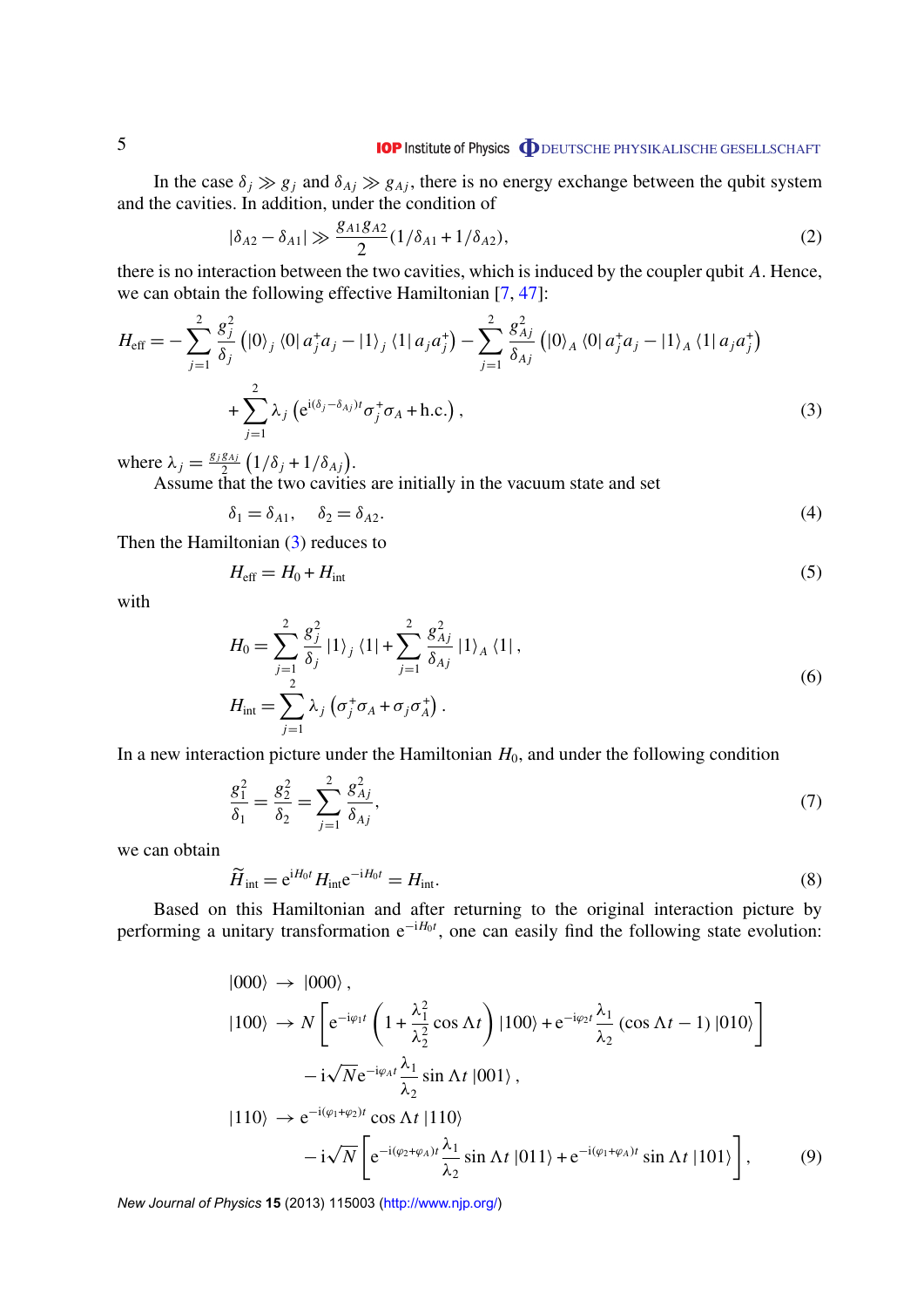<span id="page-5-0"></span>where  $\varphi_j = g_j^2/\delta_j$  ( $j = 1, 2$ ),  $\varphi_A = \sum_{j=1}^2 g_{Aj}^2/\delta_{Aj}$ ,  $N = \lambda_j^2/\left(\lambda_1^2 + \lambda_2^2\right)$  and  $\Lambda = \sqrt{\lambda_1^2 + \lambda_2^2}$ . Here and below,  $|i j k\rangle = |i\rangle |j\rangle |k\rangle |A$ , with  $i, j, k \in \{0, 1\}$ , and subscripts 1, 2 and *A* indicating qubits 1, 2 and *A*, respectively.

The result [\(9\)](#page-4-0) obtained here will be employed to create entanglement and to implement quantum information transfer between qubits 1 and 2, as shown below.

#### *2.1. Generation of entanglement*

Initially, qubits 1, 2 and A are in the state  $|110\rangle$  and decoupled from the two cavities by prior adjustment of each qubit's level spacings. Each cavity is initially in the vacuum state. For superconducting devices, the level spacings can be rapidly adjusted by varying external control parameters (e.g. the magnetic flux applied to phase, transmon or flux qutrits; see e.g. [\[48,](#page-12-0) [49\]](#page-12-0)).

To generate the entanglement of qubits 1 and 2, we now adjust the qubit level spacings to achieve the state evolution described by equation [\(9\)](#page-4-0). Under condition [\(4\)](#page-4-0) and the following condition

$$
\frac{g_1^2}{\delta_1} = \frac{g_2^2}{\delta_2}, \quad g_{A1} = \frac{g_1}{\sqrt{2}}, \quad g_{A2} = \frac{g_2}{\sqrt{2}}, \tag{10}
$$

one can verify  $\lambda_1 = \lambda_2$  and  $(\varphi_1 + \varphi_A) t_1 = (\varphi_2 + \varphi_A) t_1 = \pi$  for  $t_1 = \pi/(2\Lambda)$ . Using these results, one can see from equation [\(9\)](#page-4-0) that after an interaction time  $t_1 = \pi/(2\Lambda)$ , the initial state  $|110\rangle$ of the three qubits evolves into

$$
|\phi\rangle = -i\frac{1}{\sqrt{2}}\left[|01\rangle + |10\rangle\right]|1\rangle, \qquad (11)
$$

which shows that the two qubits 1 and 2 are prepared in a maximally-entangled state, while the coupler qubit *A* is left in the state  $|1\rangle$ . To freeze the prepared entangled state, the level spacings for each qubit need to be adjusted back to the original configuration, such that each qubit is decoupled from the two cavities.

#### *2.2. Transfer of quantum information*

Suppose that qubit 1 is initially in an arbitrary state  $\alpha |0\rangle + \beta |1\rangle$ , qubits 2 and 3 are in the state  $|00\rangle$  and each cavity is in the vacuum state. The three qubits are initially decoupled from each cavity by prior adjusting of the qubit level spacings. Now, adjust the qubit level spacings to obtain the state evolution given in equation [\(9\)](#page-4-0). It can be seen from equation [\(9\)](#page-4-0) that after an interaction time  $t_2 = \pi/\Lambda$ , the initial state  $(\alpha | 0 \rangle + \beta | 1 \rangle | 0 \rangle | 0 \rangle$  of the qubit system changes to

$$
\alpha \left| 000 \right\rangle + \beta e^{-i\varphi_1 t_2} N \left( 1 - \frac{\lambda_1^2}{\lambda_2^2} \right) \left| 100 \right\rangle - \beta e^{-i\varphi_2 t_2} 2N \frac{\lambda_1}{\lambda_2} \left| 010 \right\rangle. \tag{12}
$$

Under conditions [\(4\)](#page-4-0) and (10), we have  $\lambda_1 = \lambda_2$  and  $\varphi_2 t_2 = \pi$ . Thus, state (12) reduces to

$$
|\varphi\rangle = |0\rangle \left(\alpha \left|0\right\rangle + \beta \left|1\right\rangle\right)|0\rangle. \tag{13}
$$

Comparing state (13) with the initial state of the qubit system, one can see that the following state transformation is obtained, i.e.

$$
(\alpha |0\rangle + \beta |1\rangle) |0\rangle |0\rangle \rightarrow |0\rangle (\alpha |0\rangle + \beta |1\rangle) |0\rangle , \qquad (14)
$$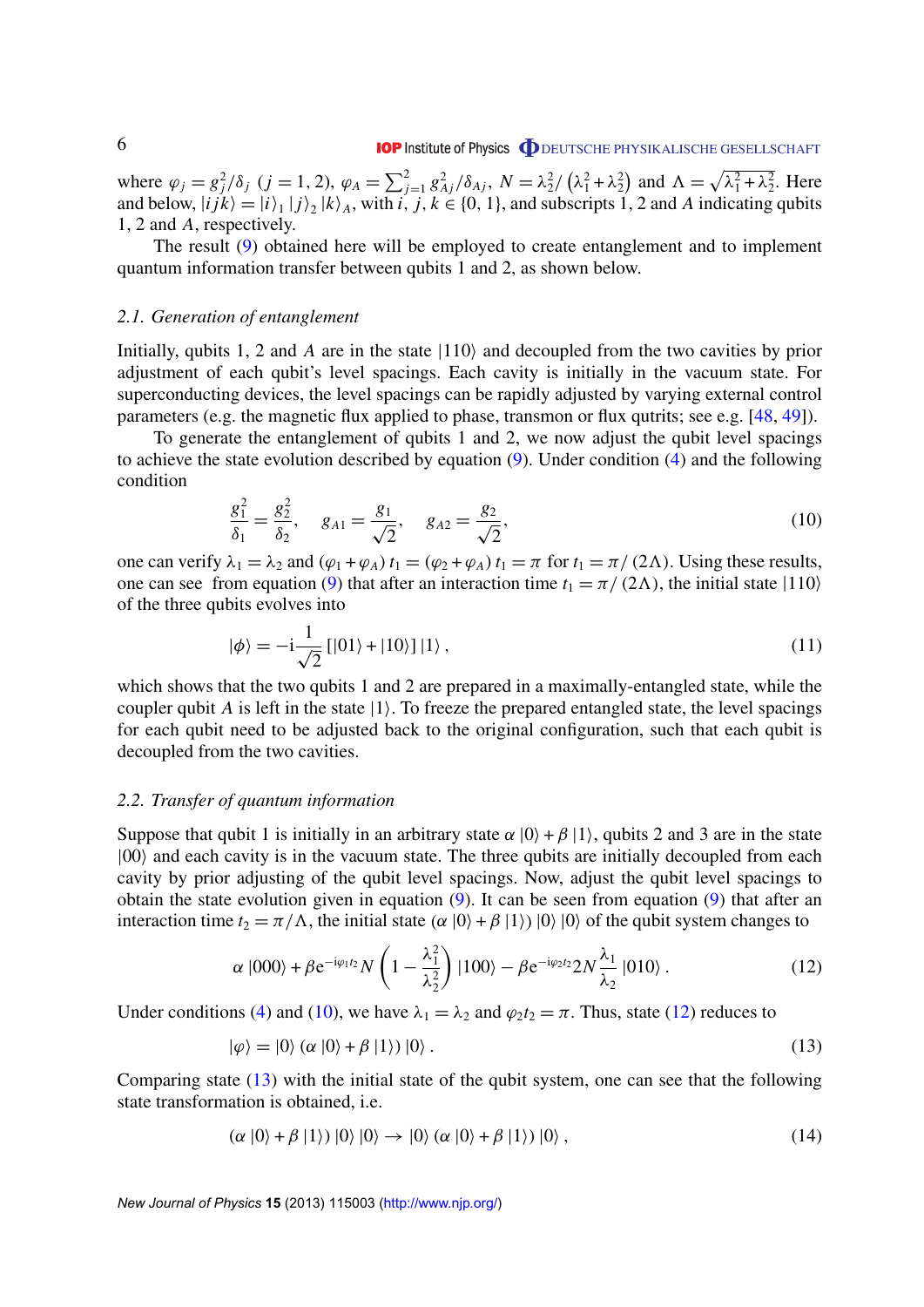<span id="page-6-0"></span>which demonstrates that the original quantum state (quantum information) of qubit 1 has been transferred onto qubit 2, while the coupler qubit *A* remains in its original ground state  $|0\rangle_A$ . After completing the information transfer, one would need to adjust the qubit level spacings such that the qubits are decoupled from each cavity.

We should mention that adjusting the qubit level spacings is unnecessary. Alternatively, the coupling or decoupling of the qubits with the cavities can be obtained by adjusting the frequency of each cavity. The rapid tuning of cavity frequencies has been demonstrated in superconducting microwave cavities (e.g. in less than a few nanoseconds for a superconducting transmission line resonator  $[50]$ ).

For the method to work, the following requirements need to be satisfied:

- (i) Conditions [\(4\)](#page-4-0) and [\(10\)](#page-5-0) need to be met. Here, note that condition  $(7)$  is ensured by condition [\(10\)](#page-5-0). Also,  $\delta_i$  and  $\delta_{Ai}$  can be adjusted by varying the cavity frequency  $\omega_{ci}$ , the qubit transition frequency  $\omega_{10j}$  or the coupler qubit transition frequency  $\omega_{10A}$  ( $j = 1, 2$ ). In addition,  $g_{Ai}$  can be adjusted by changing the qubit–cavity coupler capacitance  $C_i$  (see figure [1\)](#page-3-0). Hence, conditions  $(4)$  and  $(10)$  can be readily satisfied.
- (ii) The operation time required for the entanglement preparation or information transfer needs to be much shorter than the energy relaxation time  $T_1$  and dephasing time  $T_2$  of the level  $|1\rangle$ , such that the decoherence, caused by energy relaxation and dephasing of the qubits, is negligible during the operation.
- (iii) For cavity *i* (*i* = 1, 2), the lifetime of the cavity mode is given by  $T_{\text{cav}}^i = (Q_i/2\pi v_{c,i})/\overline{n}_i$ , where  $Q_i$  and  $\overline{n}_i$  are the (loaded) quality factor and the average photon number of cavity *i*, respectively. For the two cavities here, the lifetime of the cavity modes is given by

$$
T_{\rm cav} = \frac{1}{2} \min\{T_{\rm cav}^1, T_{\rm cav}^2\},\tag{15}
$$

which should be much longer than the operation time, such that the effect of cavity decay is negligible for the operation.

(iv) During the operation, there exists an inter-cavity cross coupling which is determined mostly by the coupling capacitances  $C_1$  and  $C_2$  and the qutrit's self-capacitance  $C_q$ , because the field leakage through space is extremely low for high-*Q* resonators as long as the inter-cavity distance is much greater than the transverse dimension of the cavities—a condition easily met in experiments for the two resonators. Furthermore, as our numerical simulations, shown by figures [3](#page-9-0) and [4](#page-10-0) below, the effects of the inter-cavity coupling can however be made negligible as long as  $g_{12} \le 0.2g_{\text{max}}$  with  $g_{\text{max}} = \max\{g_{A1}, g_{A2}\}\)$ , where  $g_{12}$ is the corresponding inter-cavity coupling constant between the two cavities.

#### **3. Possible experimental implementation**

So far we have considered a general type of qubit. As an example of experimental implementation, let us now consider each qubit as a superconducting phase qubit. In reality, a third higher level  $|2\rangle$  for each phase qubit here needs to be considered during the operations described above, since this level  $|2\rangle$  may be occupied due to the  $|1\rangle \leftrightarrow |2\rangle$  transition induced by the cavity mode(s), which will turn out to affect the operation fidelity. Hence, to quantify how well the proposed protocol works out, we will analyze the fidelity of the operation for both entanglement generation and information transfer by considering a third higher level  $|2\rangle$ .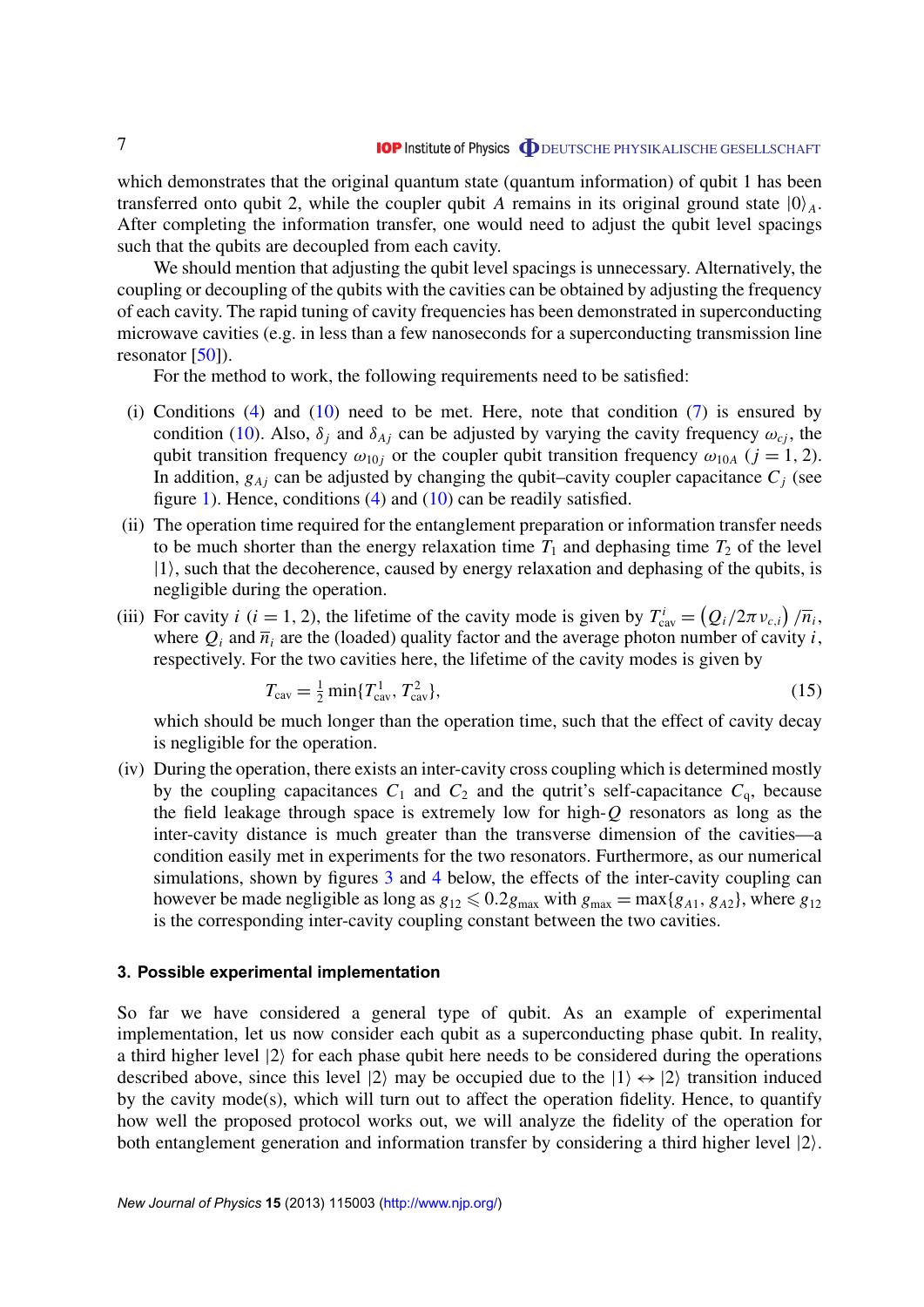Since three levels are now involved, we rename the three qubits 1, 2 and *A* as qutrits 1, 2 and *A*, respectively.

When the inter-cavity crosstalk coupling and the unwanted  $|1\rangle \leftrightarrow |2\rangle$  transition of each phase qutrit are considered, Hamiltonian [\(1\)](#page-3-0) is modified as follows:

$$
\widetilde{H}_{\rm I} = H_{\rm I} + H_{\rm I}^{\prime},\tag{16}
$$

where  $H_I$  is the needed interaction Hamiltonian given in equation [\(1\)](#page-3-0) above, while  $H_I^{\prime}$  $I_I'$  is the unwanted interaction Hamiltonian, given by

$$
H'_{\rm I} = \sum_{j=1}^{2} \widetilde{g}_{j} \left( e^{i\widetilde{\delta}_{j}t} a_{j} \sigma_{21j}^{+} + \text{h.c.} \right) + \sum_{j=1}^{2} \widetilde{g}_{Aj} \left( e^{i\widetilde{\delta}_{Aj}t} a_{j} \sigma_{21A}^{+} + \text{h.c.} \right) + g_{12} \left( e^{i\Delta t} a_{1} a_{2}^{+} + \text{h.c.} \right),\tag{17}
$$

where  $\sigma_{21j}^+ = |2\rangle_j \langle 1|$  and  $\sigma_{21A}^+ = |2\rangle_A \langle 1|$ . The first term represents the unwanted off-resonant coupling between the mode of cavity *j* and the  $|1\rangle \leftrightarrow |2\rangle$  transition of qutrit *j*, with coupling constant  $\tilde{g}_j$  and detuning  $\tilde{\delta}_j = \omega_{21j} - \omega_{c_j}$  (figure [2\(](#page-8-0)a)), while the second term indicates the unwanted off-resonant coupling between the mode of cavity *j* and the  $|1\rangle \leftrightarrow |2\rangle$  transition of qutrit *A*, with coupling constant  $\widetilde{g}_{Aj}$  and detuning  $\widetilde{\delta}_{Aj} = \omega_{21A} - \omega_{c_j}$  (figure [2\(](#page-8-0)b)). It should be mentioned that the term describing the cavity-induced coherent  $|0\rangle \leftrightarrow |2\rangle$  transition for each mentioned that the term describing the cavity-induced coherent  $|0\rangle \leftrightarrow |2\rangle$  transition for each qutrit is not included in the Hamiltonians  $H_1$  $I_I'$ , since this transition is negligible because of  $\omega_{cj} \ll \omega_{20j}$ ,  $\omega_{20A}$  (*j* = 1, [2\)](#page-8-0) (figure 2). The last term describes the inter-cavity crosstalk between the two cavities, with  $\Delta = \omega_{c2} - \omega_{c1} = \delta_{A1} - \delta_{A2}$ .

The dynamics of the lossy system, with finite qutrit relaxation and dephasing and photon lifetime included, is determined by

$$
\frac{d\rho}{dt} = -i \left[ \widetilde{H}_{1}, \rho \right] + \sum_{j=1}^{2} \kappa_{j} \mathcal{L} \left[ \hat{a}_{j} \right] + \sum_{j=1,2,A} \left\{ \gamma_{j} \mathcal{L} \left[ \sigma_{j}^{-} \right] + \gamma_{21j} \mathcal{L} \left[ \sigma_{21j}^{-} \right] + \gamma_{20j} \mathcal{L} \left[ \sigma_{20j}^{-} \right] \right\} \n+ \sum_{j=1,2,A} \left\{ \gamma_{j,\varphi 1} \left( \sigma_{11j} \rho \sigma_{11j} - \sigma_{11j} \rho / 2 - \rho \sigma_{11j} / 2 \right) \right\} \n+ \sum_{j=1,2,A} \left\{ \gamma_{j,\varphi 2} \left( \sigma_{22j} \rho \sigma_{22j} - \sigma_{22j} \rho / 2 - \rho \sigma_{22j} / 2 \right) \right\},
$$
\n(18)

where  $\sigma_{20j}^- = |0\rangle_j \langle 2|$ ,  $\sigma_{20A}^- = |0\rangle_A \langle 2|$ ,  $\sigma_{11j} = |1\rangle_j \langle 1|$ ,  $\sigma_{22j} = |2\rangle_j \langle 2|$ ; and  $\mathcal{L}[\Lambda] = \Lambda \rho \Lambda^+$  $\Lambda^+ \Lambda \rho/2 - \rho \Lambda^+ \Lambda/2$  with  $\Lambda = \hat{a}_j, \sigma_j^-$ ,  $\sigma_{21j}^-$ ,  $\sigma_{20j}^-$ . In addition,  $\kappa_j$  is the photon decay rate of cavity  $a_j$ ,  $\gamma_j$  is the energy relaxation rate of the level  $|1\rangle$  of qutrit *j*,  $\gamma_{21j}$  ( $\gamma_{20j}$ ) is the energy relaxation rate of the level  $|2\rangle$  of qutrit *j* for the decay path  $|2\rangle \rightarrow |1\rangle$  ( $|0\rangle$ ) and  $\gamma_{i,\varphi 1}$  ( $\gamma_{i,\varphi 2}$ ) is the dephasing rate of the level  $|1\rangle$  ( $|2\rangle$ ) of qutrit *j*.

The fidelity of the operation is given by

$$
\mathcal{F} = \langle \psi_{\text{id}} | \tilde{\rho} | \psi_{\text{id}} \rangle , \qquad (19)
$$

where  $|\psi_{id}\rangle$  is the output state of an ideal system (i.e. without dissipation, dephasing and crosstalk) as discussed in the previous section and  $\tilde{\rho}$  is the final density operator of the system when the operation is performed in a realistic physical system.

For entanglement preparation,  $|\psi_{id}\rangle$  is  $|\phi\rangle|0\rangle_{c1}|0\rangle_{c2}$ ; while for information transfer, it is the state  $|\varphi\rangle|0\rangle_{c1}|0\rangle_{c2}$ . Here and above,  $|0\rangle_{cj}$  is the vacuum state of cavity *j* (*j* = 1, 2).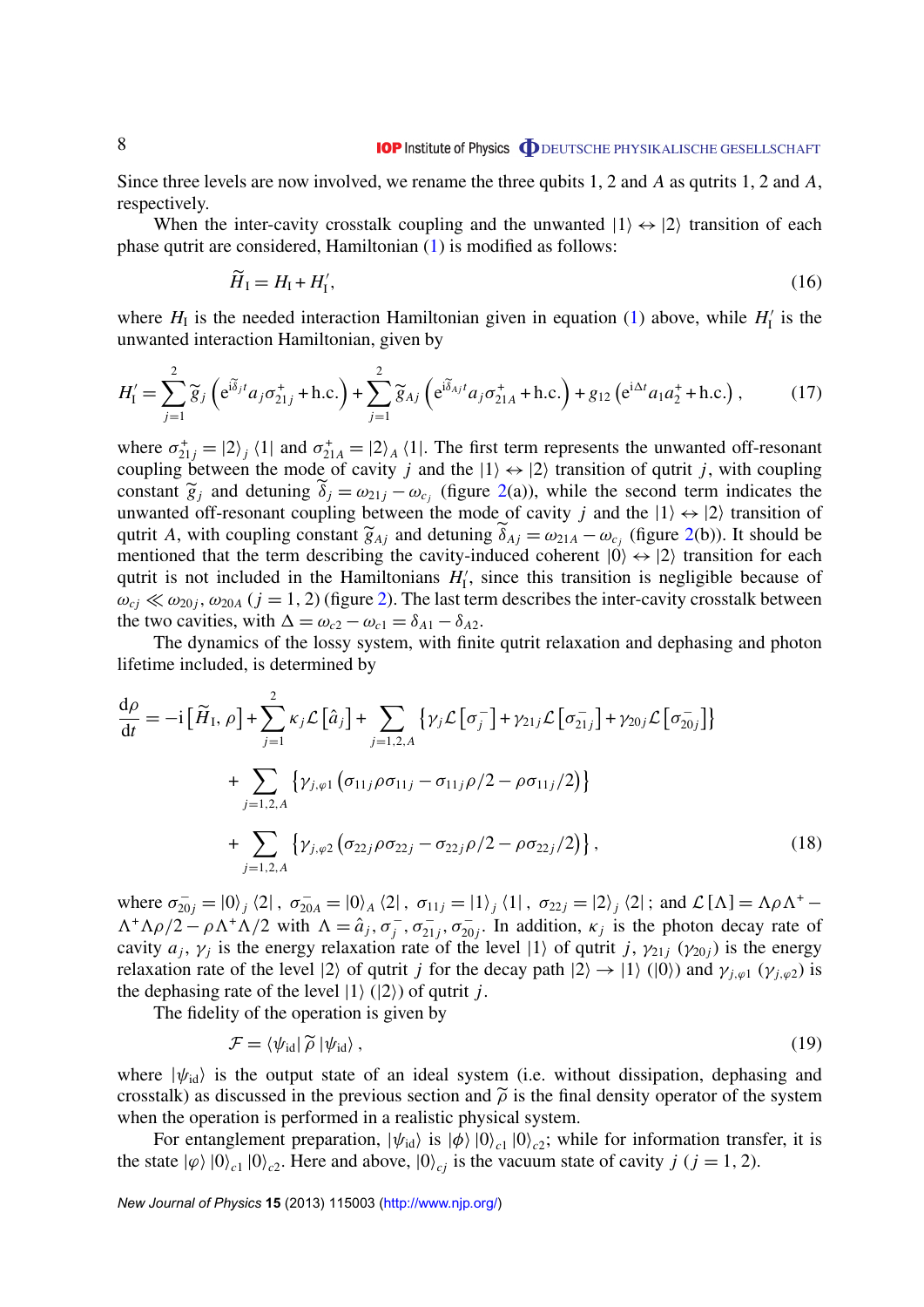<span id="page-8-0"></span>

**Figure 2.** Illustration of qutrit–cavity interaction. (a) Cavity 1 is dispersively coupled to the  $|0\rangle \leftrightarrow |1\rangle$  transition with coupling constant  $g_1$  and detuning  $\delta_1$ , but far-off resonant (i.e. more detuned) with the  $|1\rangle \leftrightarrow |2\rangle$  transition of qutrit 1 with coupling constant  $\tilde{g}_1$  and detuning  $\delta_1$ . (b) Cavity 2 is dispersively coupled to the  $|0\rangle \leftrightarrow |1\rangle$  transition with coupling constant  $g_2$  and detuning  $\delta_2$ , but faroff resonant with the  $|1\rangle \leftrightarrow |2\rangle$  transition of qutrit 2 with coupling constant  $\tilde{g}_2$ and detuning  $\delta_2$ . (c) Cavity 1 (cavity 2) dispersively interacts with the  $|0\rangle \leftrightarrow |1\rangle$ transition with coupling constant  $g_{A1}$  ( $g_{A2}$ ) and detuning  $\delta_{A1}$  ( $\delta_{A2}$ ), but is faroff resonant with the  $|1\rangle \leftrightarrow |2\rangle$  transition of qutrit *A* with coupling constant  $\widetilde{g}_{A1}$  ( $\widetilde{g}_{A2}$ ) and detuning  $\widetilde{\delta}_{A1}$  ( $\widetilde{\delta}_{A2}$ ). Here,  $\delta_j = \omega_{10j} - \omega_{cj}$ ,  $\widetilde{\delta}_j = \omega_{21j} - \omega_{cj}$ ,  $\delta_{Aj} = \omega_{10j} - \omega_{ci}$ ,  $\delta_{AJ} = \omega_{11} - \omega_{ci}$  $\omega_{10A} - \omega_{cj}$  and  $\widetilde{\delta}_{Aj} = \omega_{21A} - \omega_{cj}$  ( $j = 1, 2$ ), where  $\omega_{10j}$  ( $\omega_{21j}$ ) is the  $|0\rangle \leftrightarrow |1\rangle$  $(|1\rangle \leftrightarrow |2\rangle)$  transition frequency of qutrit *j*,  $\omega_{10A}$  ( $\omega_{21A}$ ) is the  $|0\rangle \leftrightarrow |1\rangle$  ( $|1\rangle \leftrightarrow$  $|2\rangle$ ) transition frequency of qutrit *A* and  $\omega_{ci}$  is the frequency of cavity *j* (*j* = 1, 2).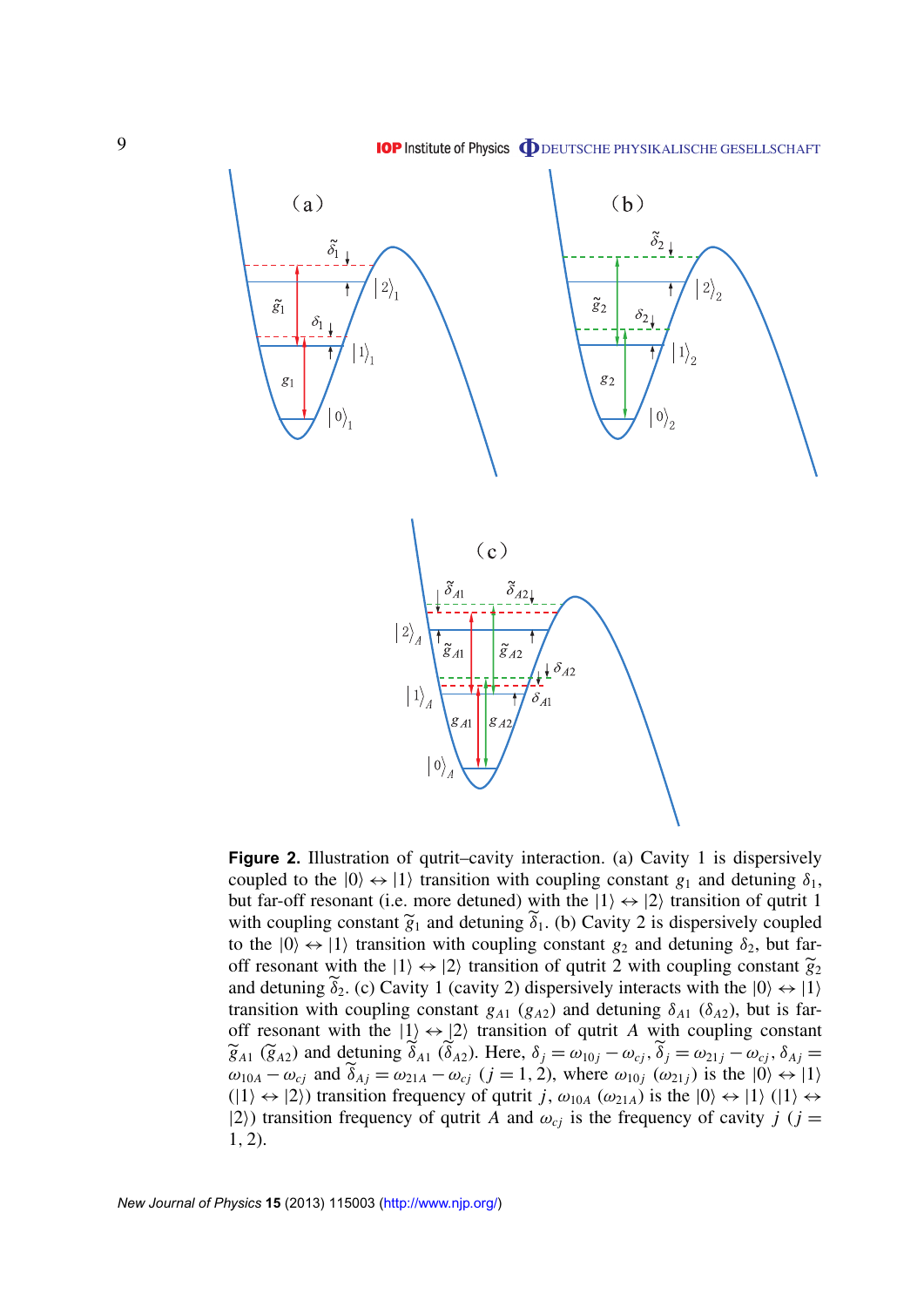<span id="page-9-0"></span>

**Figure 3.** Fidelity of the entanglement preparation versus the normalized detuning  $b = |\delta_1|/g_1$ . Refer to the text for the parameters used in the numerical calculation.

#### *3.1. Fidelity for the entanglement preparation*

Without loss of generality, let us consider three identical superconducting phase qutrits. According to condition [\(4\)](#page-4-0), we set  $\delta_1/(2\pi) = \delta_{A_1}/(2\pi) = -0.75$  GHz and  $\delta_2/(2\pi) =$  $\delta_{A2}/(2\pi) = -1.5$  GHz. For the setting here, we have  $\Delta/2\pi = 0.75$  GHz. Set  $\tilde{\delta}_i = \delta_i$  $0.05\omega_{10}$  and  $\tilde{\delta}_{Aj} = \delta_{Aj} - 0.05\omega_{10}$  (*j* = 1, 2).<sup>6</sup> For superconducting phase qubits, the typical qubit transition frequency is between 4 and 10 GHz. Thus, we choose  $\omega_{10A}/2\pi$ ,  $\omega_{10j}/2\pi \sim$ 6.5 GHz. Note that  $g_2$  is determined based on equation [\(10\)](#page-5-0), given  $\delta_1$ ,  $\delta_2$  and  $g_1$ ; thus the ratio of  $\delta_2/g_2$  can be calculated, if  $\delta_2$  and  $g_2$  are known. In addition,  $g_{A1}$  and  $g_{A2}$  are determined based on equation [\(10\)](#page-5-0), given  $\delta_1$  and  $\delta_2$ . Next, one has  $\tilde{g}_j \sim \sqrt{2}g_j$  and  $\tilde{g}_{Aj} \sim \sqrt{2}g_{Aj}$  (*j* = 1, 2) for the phase qubit here. For example, we choose  $\gamma_{j,\varphi 1}^{-1} = \gamma_{j,\varphi 2}^{-1} = 5 \mu s$ ,  $\gamma_j^{-1} = 20 \mu s$ ,  $\gamma_{21j}^{-1} = 15 \mu s$ ,  $\gamma_{20j}^{-1} = 50 \,\mu s$  and  $\kappa_1^{-1} = \kappa_2^{-1} = 10 \,\mu s$ . For a phase qutrit with the three levels considered here, the  $|0\rangle \leftrightarrow |2\rangle$  dipole matrix element is much smaller than that of the  $|0\rangle \leftrightarrow |1\rangle$  and  $|1\rangle \leftrightarrow |2\rangle$ transitions. Thus,  $\gamma_{20j}^{-1} \gg \gamma_{10j}^{-1}$  $\gamma_{10j}^{-1}, \gamma_{21j}^{-1}.$ 

For the parameters chosen above, the fidelity versus  $b = |\delta_1|/g_1$  is plotted in figure 3 for  $g_{12} = 0, 0.2g_{\text{max}}, 0.4g_{\text{max}}, 0.6g_{\text{max}}, 0.8g_{\text{max}}$ . From figure 3, one can see that for  $g_{12} \le 0.2g_{\text{max}}$ , the effect of inter-cavity cross coupling between the two cavities on the fidelity of the operation is negligible, which can be seen by comparing the top two curves. Moreover, figure 3 shows that for *b* ∼ 13 and  $g_{12} = 0.2g_{\text{max}}$ , a high fidelity ∼ 98.8% is available for the entanglement preparation.

#### *3.2. Fidelity for the information transfer*

The parameters used in the numerical calculation are the same as above. Figure [4](#page-10-0) shows the fidelity versus (*b*,  $\alpha$ ), which is plotted for  $g_{12} = 0.2 g_{\text{max}}$ . One can see from figure [4](#page-10-0) that for *b* ∼ 13, a high fidelity > 98.7% is achievable for the information transfer. Further, it is predicted that a higher fidelity can be obtained when  $g_{12} < 0.2 g_{\text{max}}$ .

<sup>&</sup>lt;sup>6</sup> For a phase qutrit, a ratio 5% of the anharmonicity between the  $|0\rangle \leftrightarrow |1\rangle$  transition frequency and the  $|1\rangle \leftrightarrow |2\rangle$ transition frequency to the  $|1\rangle \leftrightarrow |2\rangle$  transition frequency is readily achieved in experiments.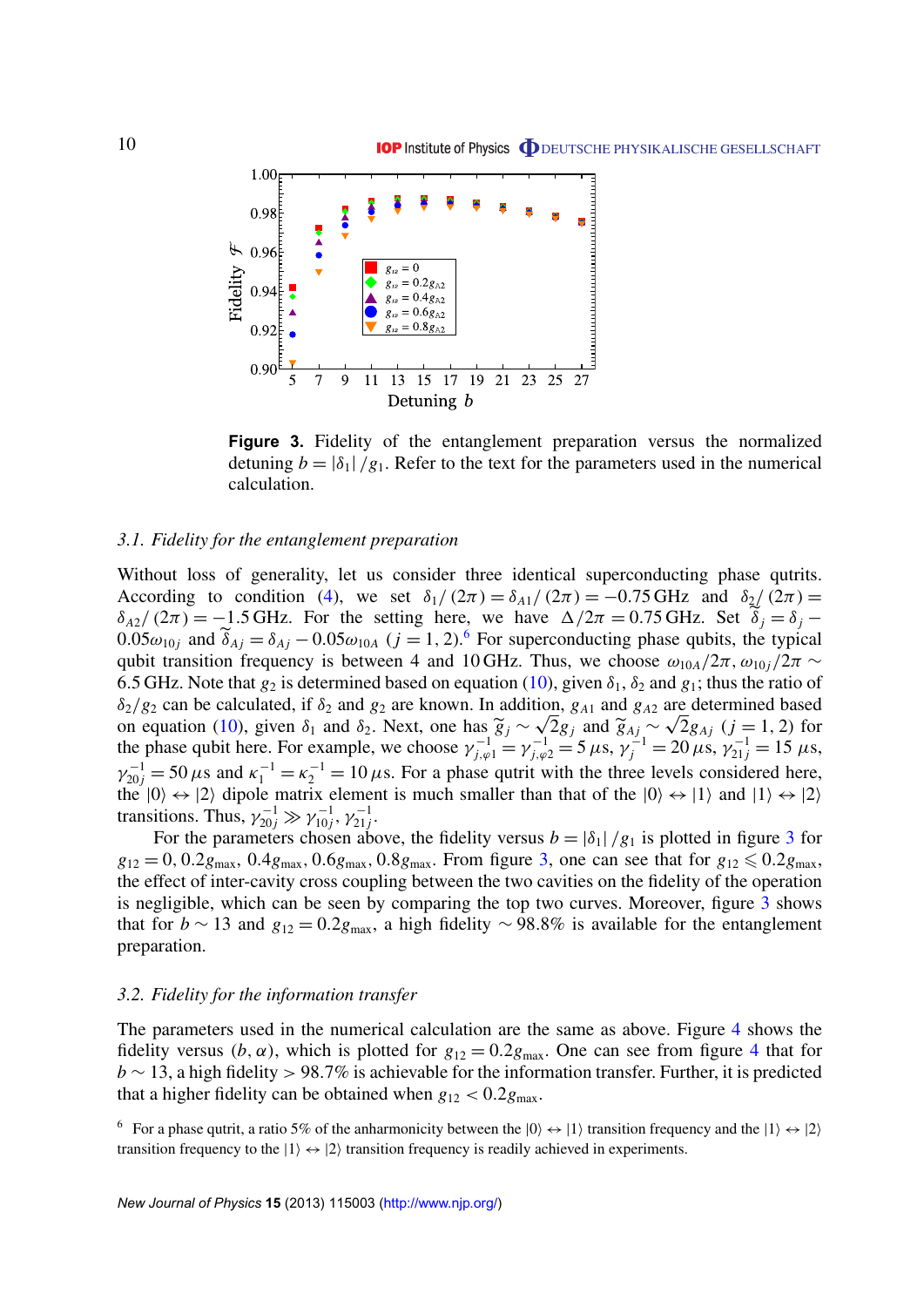<span id="page-10-0"></span>

**Figure 4.** Fidelity of the information transfer versus  $(b, \alpha)$ . Here, the detuning is  $b = |\delta_1|/g_1$ , and  $\alpha = \sqrt{1 - \beta^2}$ . For simplicity, here we consider the transferred state  $\alpha$  |0} + β |1}, with real numbers  $\alpha$  and  $\beta$ . For the parameters used in the numerical calculation, see the text.

This condition,  $g_{12} \le 0.2g_{\text{max}}$ , is not difficult to satisfy with the typical capacitive cavity–qutrit coupling illustrated in figure  $1(a)$  $1(a)$ . As long as the cavities are physically well separated, the inter-cavity cross-talk coupling strength is  $g_{12} \sim g_{A1} C_2 / C_{\Sigma}$ ,  $g_{A2} C_1 / C_{\Sigma}$ , where  $C_{\Sigma} = C_1 + C_2 + C_q$ . For  $C_1, C_2 \sim 1$  fF and  $C_{\Sigma} \sim 10^2$  fF (the typical values of the cavity–qutrit coupling capacitance and the sum of all coupling capacitance and qutrit selfcapacitance, respectively), we have  $g_{12} \sim 0.01 g_{A1}$ , 0.01 $g_{A2}$ . Note that  $g_{Aj} \le g_{max}$ . Thus, the condition  $g_{12} \leq 0.2g_{\text{max}}$  can be readily met in experiments. Hence, implementing designs with sufficiently weak direct inter-cavity couplings is straightforward.

For  $b \sim 13$ , we have  $\{g_1, g_2, g_{A1}, g_{A2}\} \sim \{57.7, 81.6, 40.8, 57.7\}$  MHz. Note that a coupling constant ∼ 220 MHz can be reached for a superconducting qutrit coupled to a onedimensional CPW (coplanar waveguide) resonator  $\left[37\right]$  and that  $T_1$  and  $T_2$  can be made to be on the order of  $10-100 \mu s$  or longer for state-of-the-art superconducting devices (see [\[51\]](#page-13-0)). The energy relaxation time  $T_1'$  $T_1'$  and dephasing time  $T_2'$ asing time  $T_2'$  of the level  $|2\rangle$  are comparable to  $T_1$  and  $T_2$ , respectively. For instance,  $T_1' \sim T_1/\sqrt{2}$  and  $T_2' \sim T_2$  for phase qutrits. For  $\omega_{10A}/2\pi$ ,  $\omega_{10j}/2\pi \sim$ 6.5 GHz chosen above, we have  $\omega_{c1}/2\pi \sim 6$  GHz and  $\omega_{c2}/2\pi \sim 5.5$  GHz. For the cavity frequencies chosen here and the values of  $\kappa_1^{-1}$  $\kappa_1^{-1}$  and  $\kappa_2^{-1}$  $z^{-1}$  used in the numerical calculation, the required quality factors for the two cavities are  $Q_1 \sim 3.8 \times 10^5$  and  $Q_2 \sim 3.4 \times 10^5$ , respectively. Note that superconducting CPW resonators with a loaded quality factor  $Q \sim 10^6$ have been experimentally demonstrated [\[52,](#page-13-0) [53\]](#page-13-0) and planar superconducting resonators with internal quality factors above one million ( $Q > 10<sup>6</sup>$ ) have also been recently reported [\[54\]](#page-13-0). Our analysis given here demonstrates that high-fidelity implementation of the entangled state and the information transfer using this proposal is feasible within this circuit QED technique. We remark that further investigation is needed for each particular experimental setup. However, this requires a rather lengthy and complex analysis, which is beyond the scope of this theoretical work.

## **4. Conclusion**

We have proposed a method to generate quantum entanglement and perform quantum information transfer between two spatially-separate superconducting qubits residing in two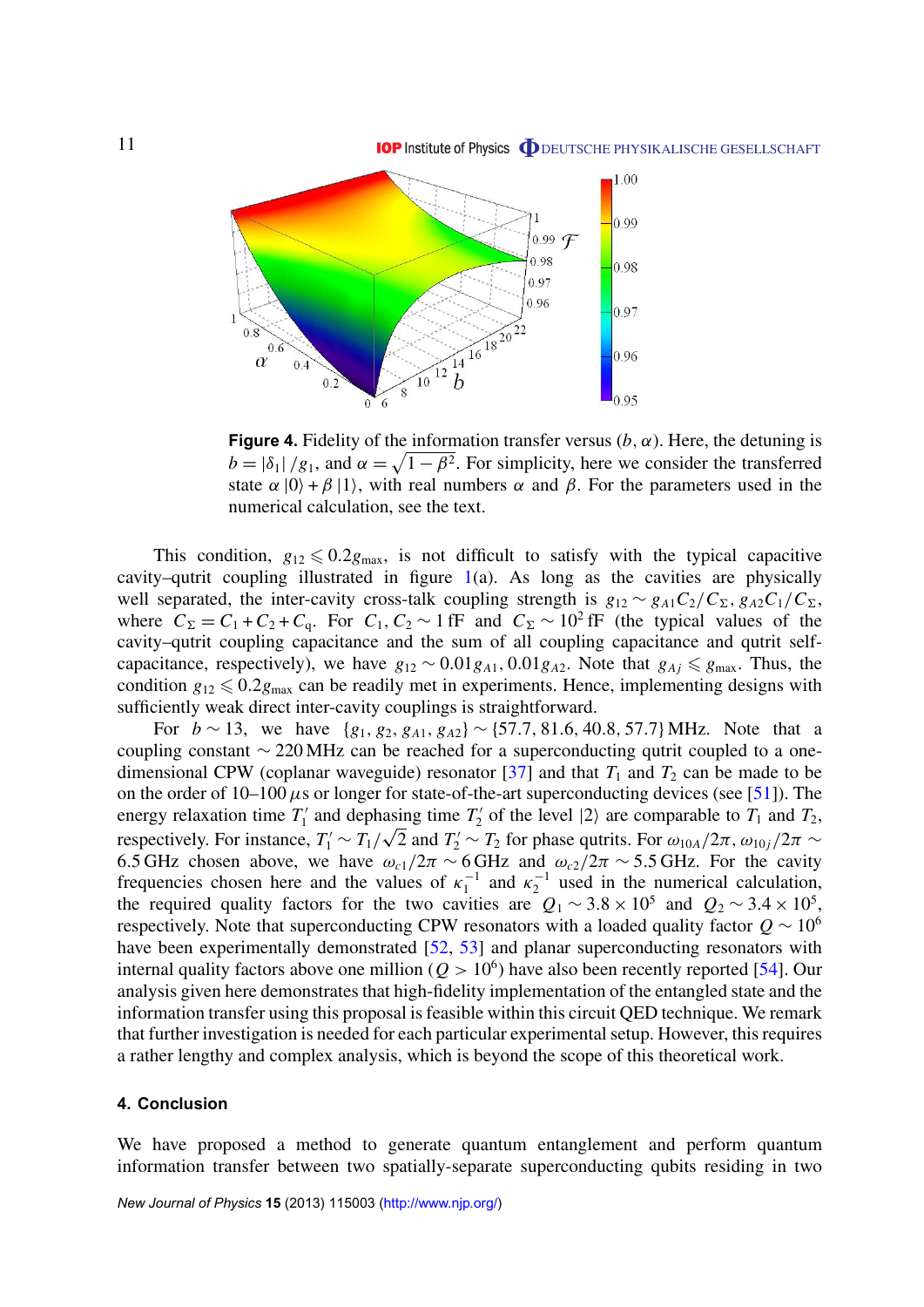<span id="page-11-0"></span>different cavities. As shown above, this work is of interest because the entanglement generation and information transfer implementation do not require employing photons of the cavities as quantum buses and thus decoherence caused due to the cavity decay is greatly suppressed during the entire operation. The proposal does not require applying classical microwave pulses and needs only one step of operation and one superconducting coupler qubit, so that the circuit complexity is much reduced and the operation is greatly simplified. In addition, our analysis shows that high-fidelity implementation of this proposal with superconducting phase qubits is feasible within current circuit QED technology. Finally, it is noted that the method presented here is quite general and can be applied to accomplish the same task with the coupler qubit replaced by a different type of qubit, such as a quantum dot or with the two inter-cavity qubits replaced by other two qubits, e.g. two atoms, two quantum dots, two NV centers and so on.

## **Acknowledgments**

We thank Shi-Biao Zheng for many fruitful discussions. CPY was supported in part by the National Natural Science Foundation of China under grant numbers 11074062 and 11374083, the Zhejiang Natural Science Foundation under grant no. LZ13A040002 and the funds from Hangzhou Normal University under grant numbers HSQK0081 and PD13002004. QPS was supported by the National Natural Science Foundation of China under grant no. 11147186. This work is also partially supported by the ARO, RIKEN iTHES Project, MURI Center for Dynamic Magneto-Optics, JSPS-RFBR contract no. 12-02-92100, Grant-in-Aid for Scientific Research (S), MEXT Kakenhi on Quantum Cybernetics and the JSPS via its FIRST program.

#### **References**

- [1] Cirac J I and Zoller P 1995 *Phys. Rev. Lett.* **74** [4091](http://dx.doi.org/10.1103/PhysRevLett.74.4091)
- [2] Blatt R and Wineland D 2008 *Nature* **453** [1008](http://dx.doi.org/10.1038/nature07125)
- [3] Duan L M, Lukin M D, Cirac J I and Zoller P 2001 *Nature* **414** [413](http://dx.doi.org/10.1038/35106500)
- [4] Chou C W, Laurat J, Deng H, Choi K S, Riedmatten H D, Felinto D and Kimble H J 2007 *Science* **316** [1316](http://dx.doi.org/10.1126/science.1140300)
- [5] Mabuchi H and Doherty A C 2002 *Science* **298** [1372](http://dx.doi.org/10.1126/science.1078446)
- [6] Hagley E, Maître X, Nogues G, Wunderlich C, Brune M, Raimond J M and Haroche S 1997 *Phys. Rev. Lett.* **[79](http://dx.doi.org/10.1103/PhysRevLett.79.1)** 1
- [7] Zheng S B and Guo G C 2000 *Phys. Rev. Lett.* **85** [2392](http://dx.doi.org/10.1103/PhysRevLett.85.2392)
- [8] Osnaghi S, Bertet P, Auffeves A, Maioli P, Brune M, Raimond J M and Haroche S *et al* 2001 *Phys. Rev. Lett.* **87** [037902](http://dx.doi.org/10.1103/PhysRevLett.87.037902)
- [9] Cirac J I, Zoller P, Kimble H J and Mabuchi H 1997 *Phys. Rev. Lett.* **78** [3221](http://dx.doi.org/10.1103/PhysRevLett.78.3221) Pellizzari T 1997 *Phys. Rev. Lett.* **79** [5242](http://dx.doi.org/10.1103/PhysRevLett.79.5242)
- [10] Ye S Y, Zhong Z R and Zheng S B 2008 *Phys. Rev.* A **77** [014303](http://dx.doi.org/10.1103/PhysRevA.77.014303) Serafini A, Mancini S and Bose S 2006 *Phys. Rev. Lett.* **96** [010503](http://dx.doi.org/10.1103/PhysRevLett.96.010503) Yin Z Q and Li F L 2007 *Phys. Rev.* A **75** [012324](http://dx.doi.org/10.1103/PhysRevA.75.012324) Lü X Y, Liu J B, Ding C L and Li J H 2008 Phys. Rev. A 78 [032305](http://dx.doi.org/10.1103/PhysRevA.78.032305) Lü X Y, Song P J, Liu J B and Yang X 2009 Opt. Express 17 [14298](http://dx.doi.org/10.1364/OE.17.014298) Dong Y L, Zhu S Q and You W L 2012 *Phys. Rev.* A **85** [023833](http://dx.doi.org/10.1103/PhysRevA.85.023833)
- [11] Ritter S, Nölleke C, Hahn C, Reiserer A, Neuzner A, Uphoff M, Mücke M, Figueroa E, Bochmann J and Rempe G 2012 *Nature* **484** [195](http://dx.doi.org/10.1038/nature11023)
- [12] Fei J, Zhou D, Shim Y P, Oh S, Hu X and Friesen M 2012 *Phys. Rev.* A **86** [062328](http://dx.doi.org/10.1103/PhysRevA.86.062328)
- [13] Oh S, Wu L A, Shim Y P, Fei J, Friesen M and Hu X 2011 *Phys. Rev.* A **84** [022330](http://dx.doi.org/10.1103/PhysRevA.84.022330)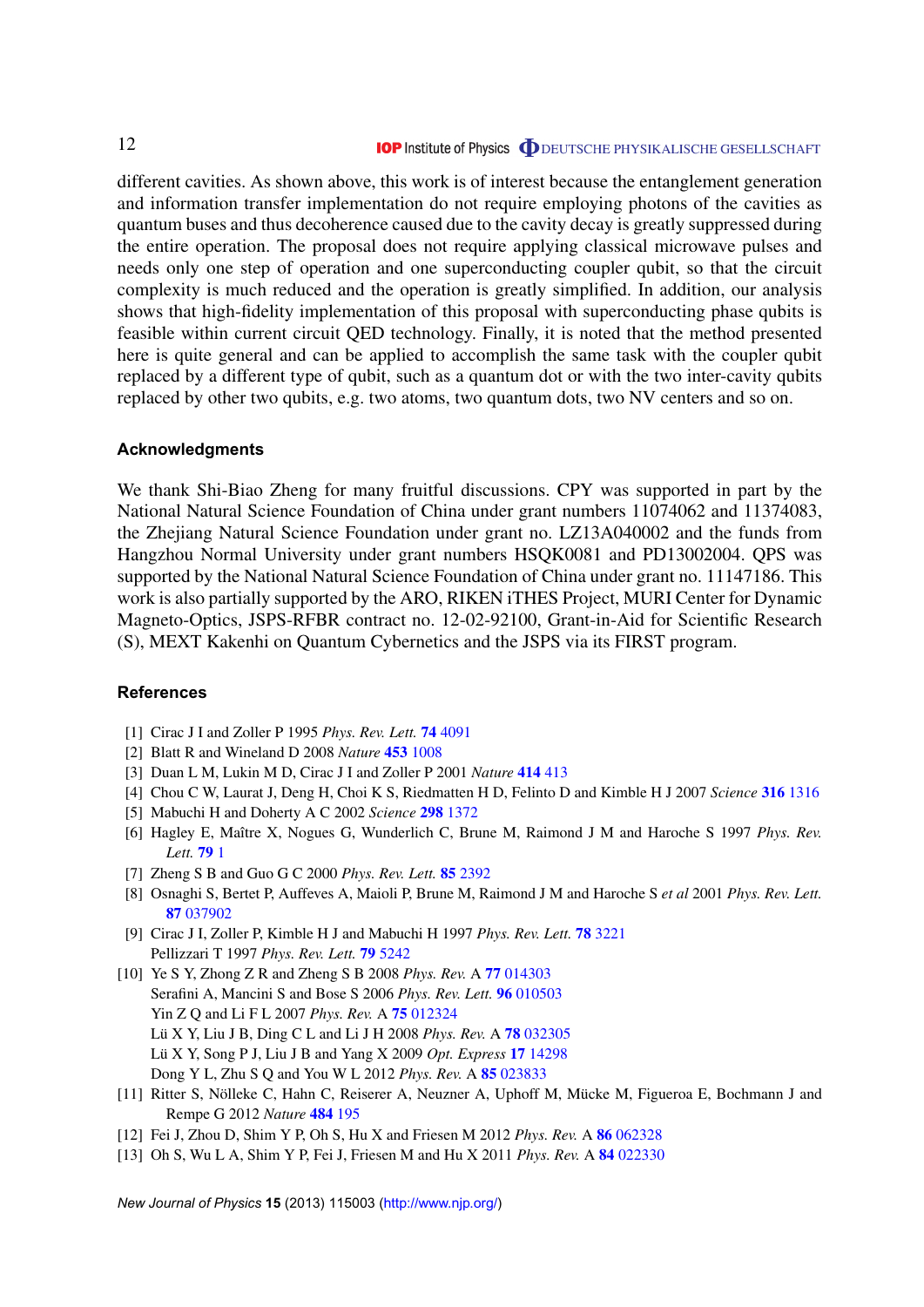- [14] You J Q and Nori F 2005 *Phys. Today* **[58](http://dx.doi.org/10.1063/1.2155757)** 42 You J Q and Nori F 2011 *Nature* **[474](http://dx.doi.org/10.1038/nature10122)** 589
- [15] Xiang Z L, Ashhab S, You J Q and Nori F 2013 *Rev. Mod. Phys.* **85** [623](http://dx.doi.org/10.1103/RevModPhys.85.623)
- [16] Buluta I, Ashhab S and Nori F 2011 *Rep. Prog. Phys.* **74** [104401](http://dx.doi.org/10.1088/0034-4885/74/10/104401) Shevchenko S N, Ashhab S and Nori F 2010 *Phys. Rep.* **[492](http://dx.doi.org/10.1016/j.physrep.2010.03.002)** 1 Nation P D, Johansson J R, Blencowe M P and Nori F 2012 *Rev. Mod. Phys.* **[84](http://dx.doi.org/10.1103/RevModPhys.84.1)** 1
- [17] Wallraff A, Schuster D I, Blais A, Frunzio L, Huang R S, Majer J, Kumar S, Girvin S M and Schoelkopf R J 2004 *Nature* **[431](http://dx.doi.org/10.1038/nature02851)** 162
- [18] Houck A *et al* 2007 *Nature* **449** [328](http://dx.doi.org/10.1038/nature06126)
- [19] Marquardt F and Bruder C 2001 *Phys. Rev.* B **63** [054514](http://dx.doi.org/10.1103/PhysRevB.63.054514)
- [20] Liu Y X, Wei L F and Nori F 2004 *Europhys. Lett.* **67** [941](http://dx.doi.org/10.1209/epl/i2004-10144-3)
- [21] Marquardt F 2007 *Phys. Rev.* B **76** [205416](http://dx.doi.org/10.1103/PhysRevB.76.205416)
- [22] Mariantoni M, Storcz M J, Wilhelm F K, Oliver W D, Emmert A, Marx A, Gross R, Christ H and Solano E 2005 arXiv[:cond-mat/0509737](http://arxiv.org/abs/cond-mat/0509737)
- [23] Hofheinz M, Weig E M, Ansmann M, Bialczak R C, Lucero E, Neeley M, O'Connell A D, Wang H, Martinis J M and Cleland A N 2008 *Nature* **[454](http://dx.doi.org/10.1038/nature07136)** 310 Wang H *et al* 2008 *Phys. Rev. Lett.* **101** [240401](http://dx.doi.org/10.1103/PhysRevLett.101.240401)
- [24] Hofheinz M *et al* 2009 *Nature* **459** [546](http://dx.doi.org/10.1038/nature08005)
- [25] Yang C P, Chu S I and Han S 2003 *Phys. Rev.* A **67** [042311](http://dx.doi.org/10.1103/PhysRevA.67.042311)
- [26] You J Q and Nori F 2003 *Phys. Rev.* B **68** [064509](http://dx.doi.org/10.1103/PhysRevB.68.064509)
- [27] Blais A, Huang R S, Wallraff A, Girvin S M and Schoelkopf R J 2004 *Phys. Rev.* A **69** [062320](http://dx.doi.org/10.1103/PhysRevA.69.062320)
- [28] Yang C P, Chu S I and Han S 2004 *Phys. Rev. Lett.* **92** [117902](http://dx.doi.org/10.1103/PhysRevLett.92.117902)
- [29] Plastina F and Falci G 2003 *Phys. Rev.* B **67** [224514](http://dx.doi.org/10.1103/PhysRevB.67.224514)
- [30] Blais A, Maassen van den Brink A and Zagoskin A M 2003 *Phys. Rev. Lett.* **90** [127901](http://dx.doi.org/10.1103/PhysRevLett.90.127901)
- [31] Helmer F and Marquardt F 2009 *Phys. Rev.* A **79** [052328](http://dx.doi.org/10.1103/PhysRevA.79.052328)
- [32] Bishop L S *et al* 2009 *New J. Phys.* **11** [073040](http://dx.doi.org/10.1088/1367-2630/11/7/073040)
- [33] Yang C P, Liu Y X and Nori F 2010 *Phys. Rev.* A **81** [062323](http://dx.doi.org/10.1103/PhysRevA.81.062323)
- [34] Yang C P, Zheng S B and Nori F 2010 *Phys. Rev.* A **82** [062326](http://dx.doi.org/10.1103/PhysRevA.82.062326)
- [35] Majer J *et al* 2007 *Nature* **449** [443](http://dx.doi.org/10.1038/nature06184)
- [36] Leek P J, Filipp S, Maurer P, Baur M, Bianchetti R, Fink J M, Goppl M, Steffen L and Wallraff A 2009 *Phys. Rev.* B **79** [180511](http://dx.doi.org/10.1103/PhysRevB.79.180511)
- [37] DiCarlo L *et al* 2010 *Nature* **467** [574](http://dx.doi.org/10.1038/nature09416)
- [38] Mariantoni M *et al* 2011 *Science* **[334](http://dx.doi.org/10.1126/science.1208517)** 61
- [39] Fedorov A, Steffen L, Baur M, Silva M P and Wallraff A 2012 *Nature* **481** [170](http://dx.doi.org/10.1038/nature10713)
- [40] Mariantoni M, Deppe F, Marx A, Gross R, Wilhelm F K and Solano E 2008 *Phys. Rev.* B **78** [104508](http://dx.doi.org/10.1103/PhysRevB.78.104508)
- [41] Strauch F W, Jacobs K and Simmonds R W 2010 *Phys. Rev. Lett.* **105** [050501](http://dx.doi.org/10.1103/PhysRevLett.105.050501)
- [42] Merkel S T and Wilhelm F K 2010 *New J. Phys.* **12** [093036](http://dx.doi.org/10.1088/1367-2630/12/9/093036)
- [43] Wang H *et al* 2011 *Phys. Rev. Lett.* **106** [060401](http://dx.doi.org/10.1103/PhysRevLett.106.060401)
- [44] Yang C P, Su Q P and Han S 2012 *Phys. Rev.* A **86** [022329](http://dx.doi.org/10.1103/PhysRevA.86.022329)
- [45] Yang C P, Su Q P, Zheng S B and Han S 2013 *Phys. Rev.* A **87** [022320](http://dx.doi.org/10.1103/PhysRevA.87.022320)
- [46] Zheng Z F, Su Q P and Yang C P 2013 *J. Phys. Soc. Japan* **82** [084801](http://dx.doi.org/10.7566/JPSJ.82.084801)
- [47] Zheng S B 2011 *Phys. Rev. Lett.* **87** [230404](http://dx.doi.org/10.1103/PhysRevLett.87.230404)
- [48] Clarke J and Wilhelm F K 2008 *Nature* **453** [1031](http://dx.doi.org/10.1038/nature07128)
- [49] Neeley M, Ansmann M, Bialczak R C, Hofheinz M, Katz N, Lucero E, O'Connell A, Wang H, Cleland A N and Martinis J M 2008 *Nature Phys.* **4** [523](http://dx.doi.org/10.1038/nphys972)
	- Zagoskin A M, Ashhab S, Johansson J R and Nori F 2006 *Phys. Rev. Lett.* **97** [077001](http://dx.doi.org/10.1103/PhysRevLett.97.077001)
- [50] Sandberg M, Wilson C M, Persson F, Bauch T, Johansson G, Shumeiko V, Duty T and Delsing P 2008 *Appl. Phys. Lett.* **92** [203501](http://dx.doi.org/10.1063/1.2929367)

*New Journal of Physics* **15** (2013) 115003 [\(http://www.njp.org/\)](http://www.njp.org/)

<span id="page-12-0"></span>13